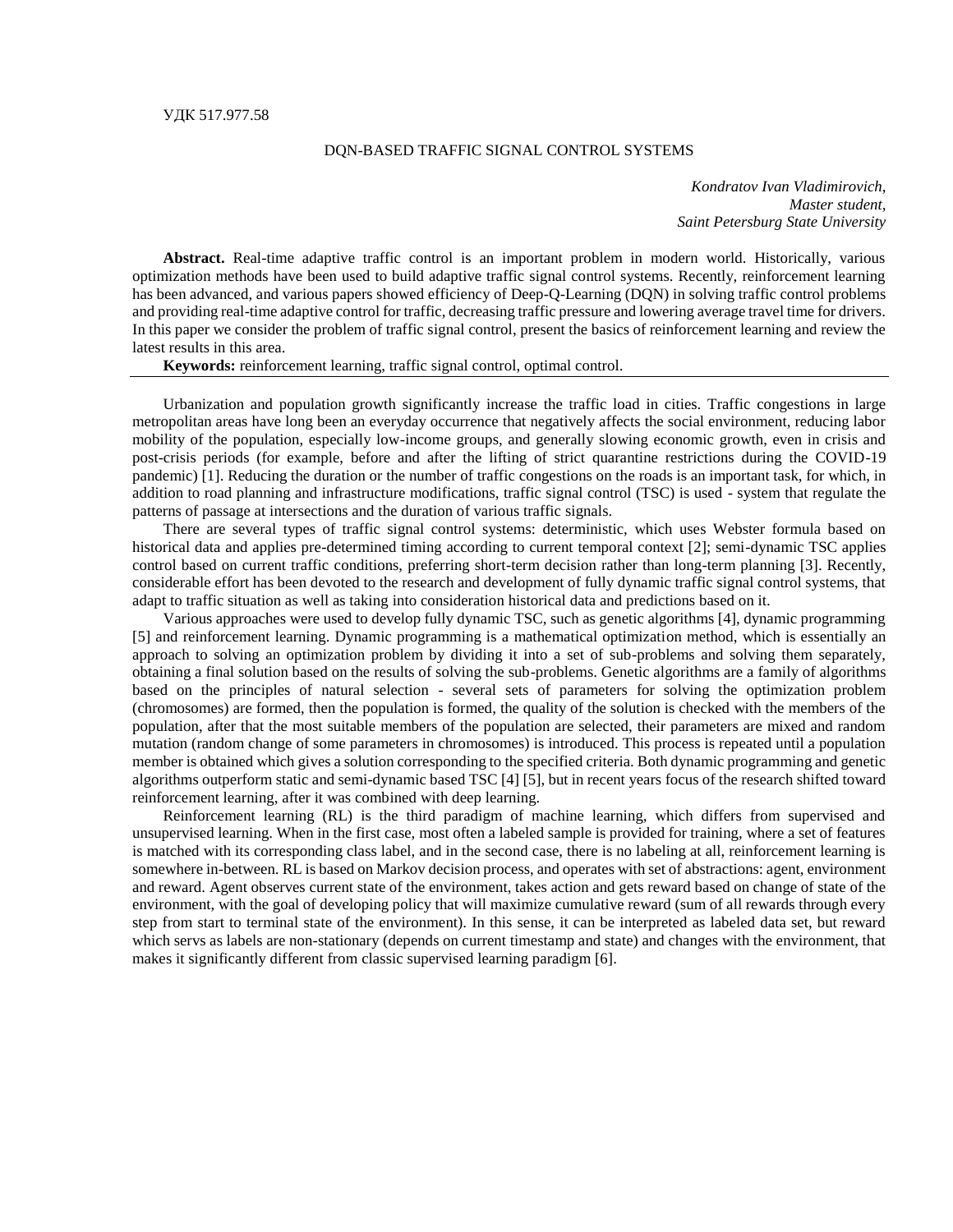

*Figure 1. Reinforcement learning schema [6]*

One of the most popular algorithms in RL is a Q-learning algorithm [7]. In essence, by solving Bellman optimal policy equation it is possible to obtain optimal policy - conditional distribution of actions over states. When agent samples actions from this distribution in process of learning, he will come to maximal cumulative reward in terminal state. Authors of Q-learning algorithm proposed method of learning through maximizing Q-values, which represent value of particular action observing particular state to a maximization of cumulative reward. Algorithm works as follows: initializing (oftentimes with random values) Q-table, where each possible action corresponds to a row, each possible state corresponds to a column, and table cells contains Q-values for corresponding state-action pairs; after table was initialized agent begin to take actions according to epsilon-greedy policy, which is designed to ensure exploration of the environment (agent takes either random action with probability of epsilon or action that will maximize Q-value for this step with 1-epsilon probability) and updates Q-value based on difference of them for current and previous steps. Ideally, the learning process ends when the algorithm converges, i.e., when the difference in cumulative rewards received at different training phases becomes extremely small, but an infinite learning process is theoretically possible. Q-table, obtained as a result of training and is the optimal strategy, it represents conditional distribution – choosing action that will results in maximal Q-value in turn will lead to maximal cumulative reward [8].

Deep-Q-Learning (DQN) is a modification on Q-learning presented in [9], that combines convolutional neural networks (CNN) and Q-learning architecture. In many cases, it is not always possible to store Q-values in tabular format, especially in case of large number of possible states and actions. Authors proposed to use CNN as an approximator for Qvalues and by doing this overcome main Q-learning dimensionality problem. Using CNN in RL paradigm presents significant challenges: as stated previously, temporal dependence of labeling makes CNN instable and varying training data set makes convergence very difficult. Authors develops several modifications to Q-learning algorithm to overcome these challenges. Firstly, DQN uses two CNN to estimate Q-values: target network, which updates its weights every 200 learning iterations and local network, that updates weight in every iteration. DQN also uses replay buffer: to train CNN, algorithm samples from random subset of episodes from learning history. These two modifications allowed DQN to become useful in various fields, from playing games [9], grid systems control [10] or TSC.

Various papers show that using DQN for constructing fully-dynamic TCM is beneficial. In [11] authors define the intersection as environment, represented by grid-like structure. Each grid cell corresponds car-sized segment of intersection, to guarantee that no two vehicles can be held in the same grid. For each car present at the current time is assigned value based on current speed and position in grid, for other cells value set as zero. Based on various grids matrix is constructed, that represents dynamic of cars changing positions, arriving and departing. Agent supervising intersection (crossing of two 6-lanes highways) decides duration of changes of traffic lights. Yellow light is special and shall be included between green and red to ensure drivers safety. Agent choses which light to activate in the next four timestamps, 5 seconds each. As a result of proposed model, evaluated on real-time traffic simulator SUMO [12], authors achieved 20% reduction in average waiting time for the drivers over fixed-time rules and conventional adaptive traffic signal control. Novelty of the approach is the design of action space, that can allow control of sequence of lights, rather than individual selection. This approach lowers number of actions needed to be taken, positively impacting convergence of the model.

Authors of [13] propose a way of controlling traffic lights placed in number of intersections simultaneously using multi-agent variation of DQN. Environment for each agent is presented by its own intersection, described with number of cars and pressure parameter – difference between number of arriving and departing cars on the lanes of the intersection. Actions are defined as set of traffic lights schemas for intersection of two six-lanes highways. Reward defined as a pressure level on intersection after traffic light schema has been activated. DQN-based agents share neural network parameters on episodic basis between each other. Evaluated on real world data obtained from Manhattan, model showed improvement